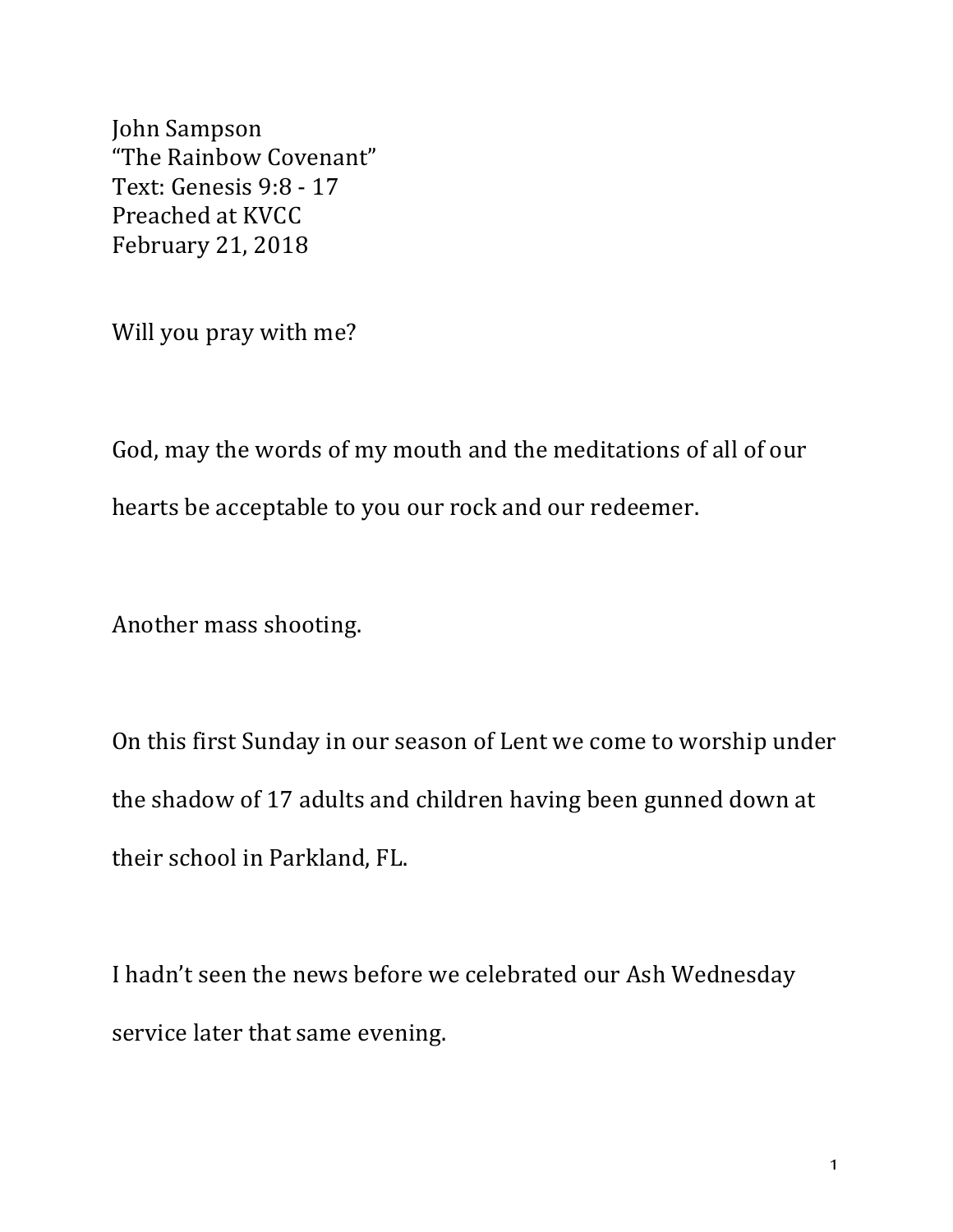I didn't know as we came together in the dark of the night, as we marked ourselves with ashes that signified our mortality, and our desire for repentance, that a man, not much more than I child himself, had come to Marjory Stoneman Douglas High School just as the kids were being dismissed, entered the building carrying a semiautomatic rifle, and began shooting.

It's only after the service, with my forehead marked with a sign of the cross, sitting in front of my TV, that I learned what had happened.

I watched as a senator from CT gave his thoughts and prayers to the victims and families touched by the horror in Florida because not too many years ago Sandy Hook, CT had been touched by a similar event when a man entered a school and shot and killed 20 children.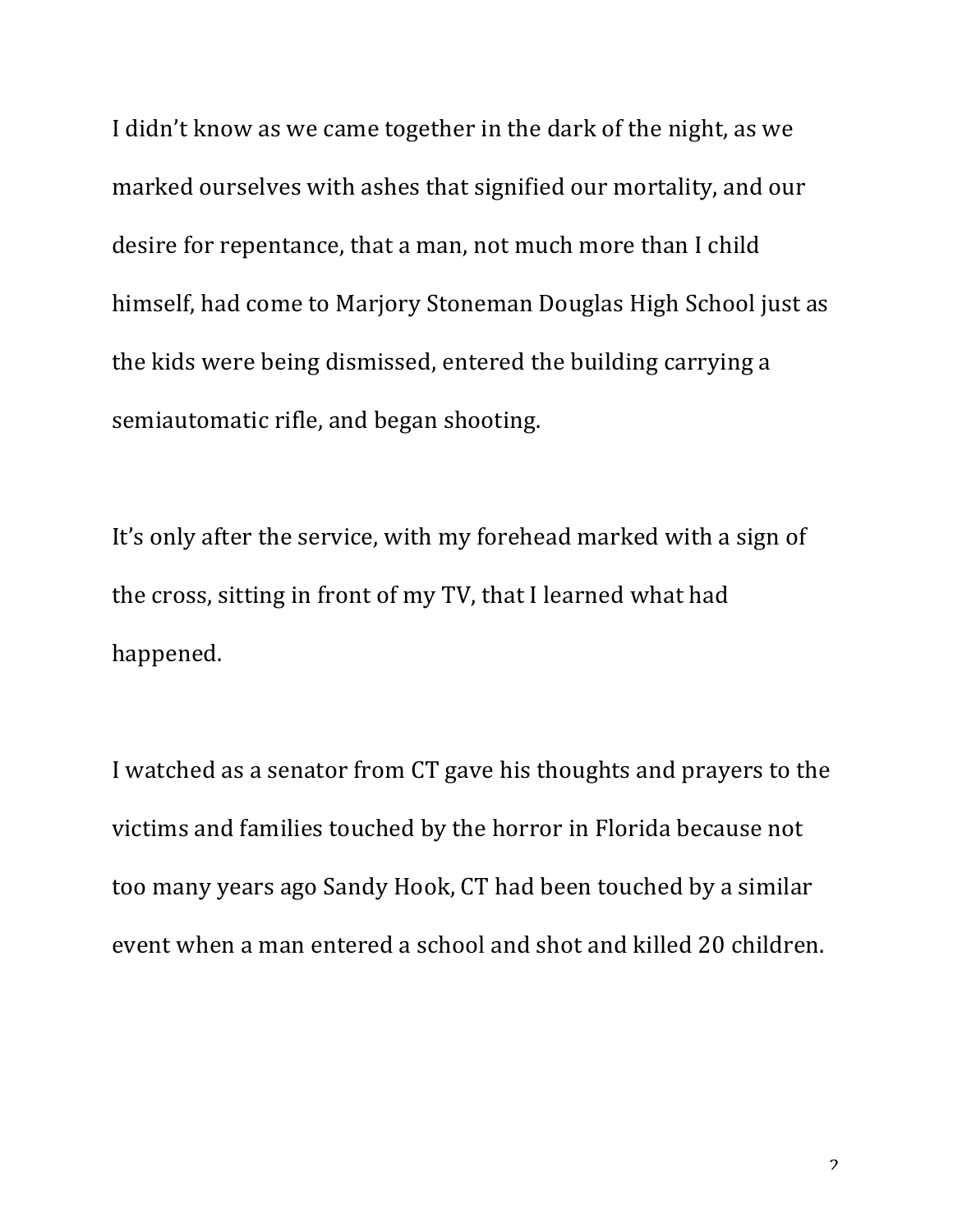It was less than an hour after I had shared my belief that the story of the final days of Jesus is our story. That in the events of those final days, in Jesus' abandonment by his friends and family, in his loneliness as his body is broken by others, in his final moments hanging on the cross, in his desperate plea to God not to forsake him, we can see resonances with our own lives.

It was less than an hour from when I said these things that I was watching a young women describe the terror and confusion, the broken bodies, and the desperate pleas for help that surrounded her as she tried to escape from her high school, as she ran to save her own life.

You see the season of Lent is a season in which we acknowledge our brokenness, a season when we look directly at the ways we fail one another, when we give voice to the moments when we fail to accept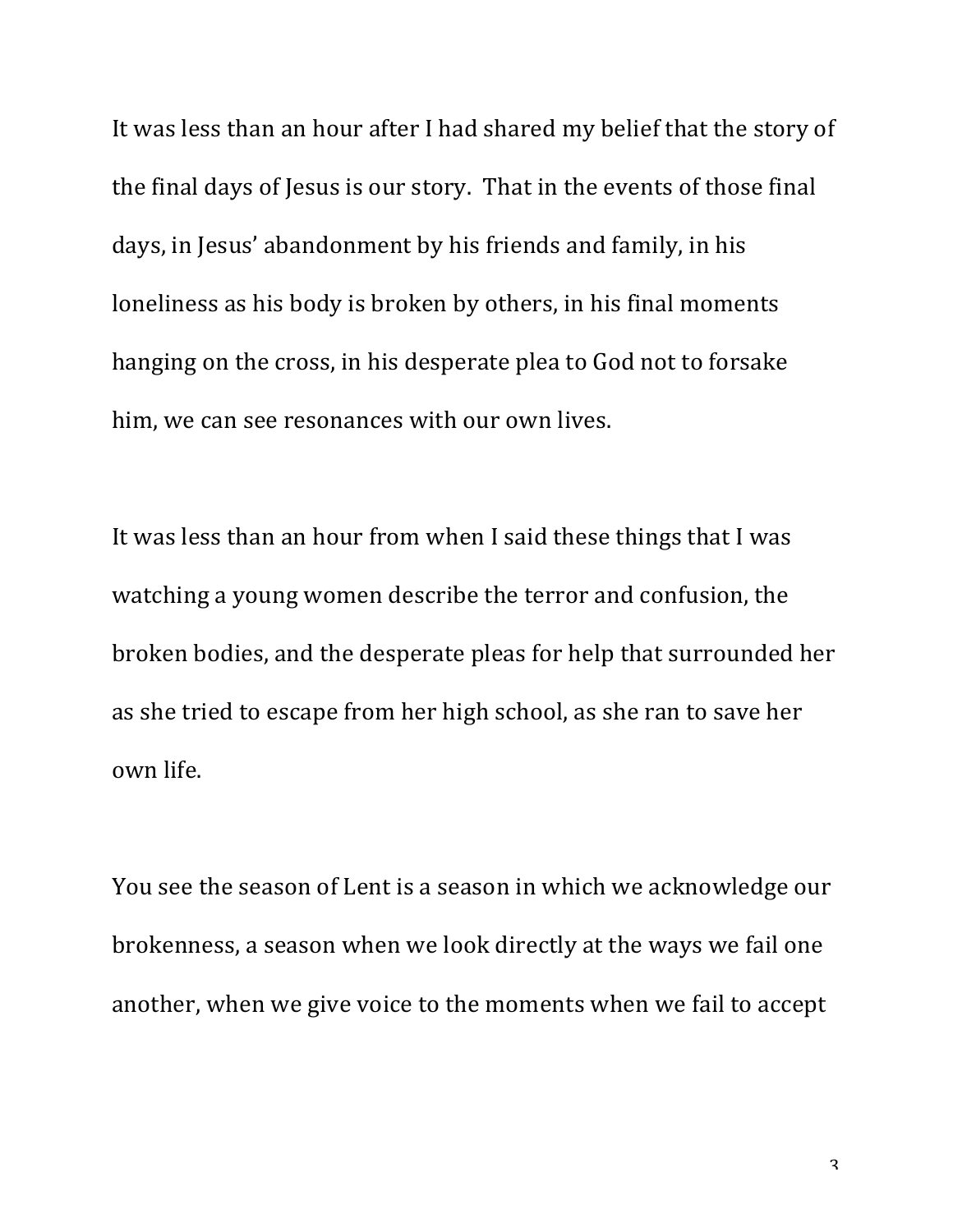God's invitation to lives filled with greater compassion, and with deeper love for one another.

Lent is not a museum that curates ancient artifacts, and calls us to perform dry and dusty rituals. It is the road we travel today  $-$  it is truth of what happened in Parkland, FL.

It is found in the rage and the hurt and the desperation of men, young men, who can only feel a sense of achievement, and of catharsis through murder, through the murder of innocent people. The truth of Lent is contained in the truly unanswerable question of why the innocent are not spared. The truth of Lent is contained in the fact that our nation experiences mass shooting after mass shooting and doesn't seem to have the courage and vision to make the fundamental changes needed to stop the murder of our friends, and neighbors and children.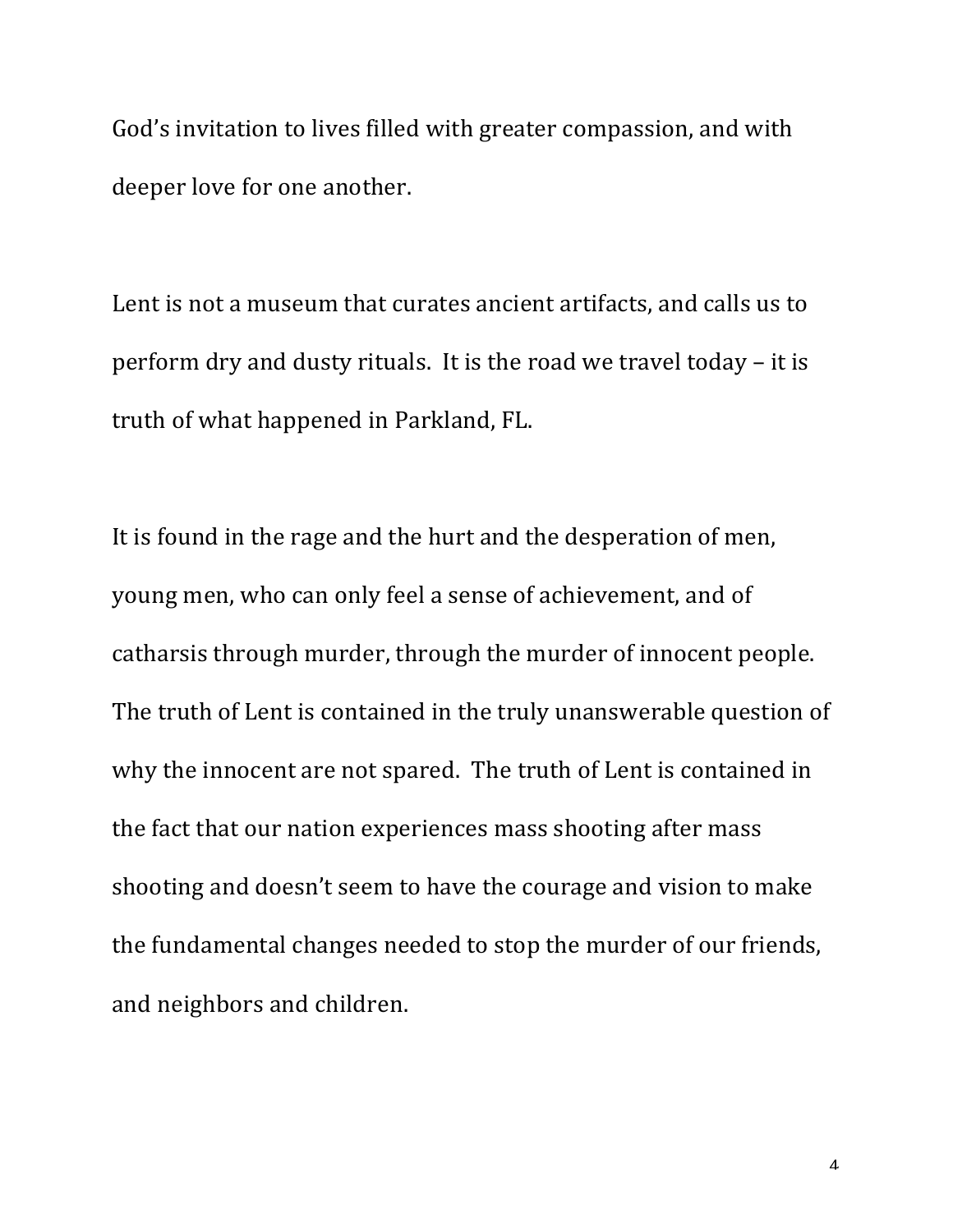On Wednesday the season of Lent was ushered in here in this room through a ancient ritual of marking our body with ashes.

On Wednesday the season of Lent was ushered in with another senseless mass shooting, this time at a school in a town called Parkland. 

But hear these other names. Hear this litany of communities touched by senseless death:

Las Vegas Orlando Virginia Tech Sandy Hook Sutherland Springs San Bernadino Binghamton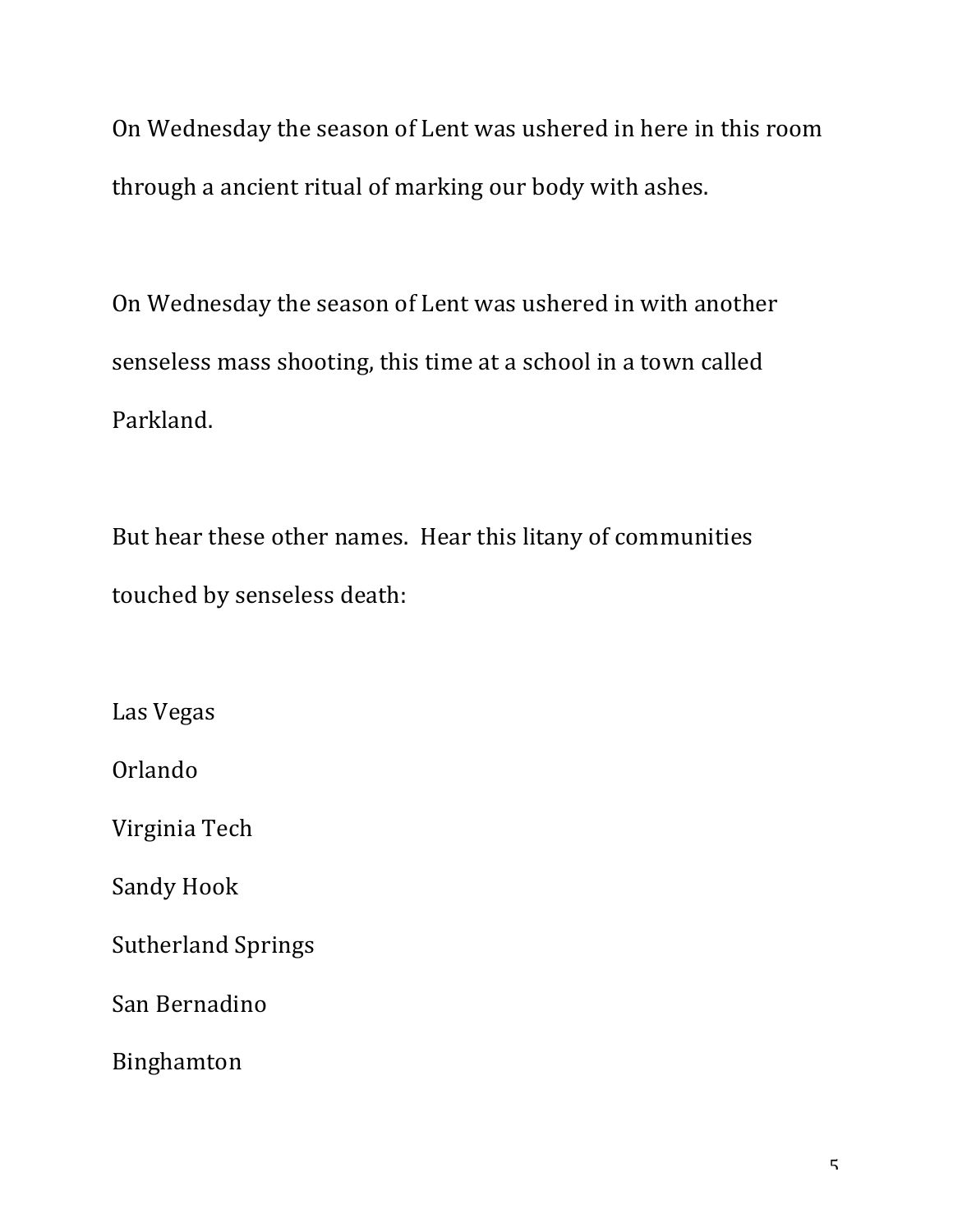Fort Hood Columbine Aurora Umpqua Community College

And these are only a few of the names on a much larger list.

Hearing community after community named, experiencing another shooting this week, seeing no meaningful response or plan to avert another shooting on the horizon, is this our future? Are we condemned to walk this path of brokenness to the cross and remain there? Is there no hope for change?

Today we hear the story of God making a covenant with Noah, and his children, and with all humanity, and with the entire world. She tells us that after the flood the world will never be destroyed again. And the sign of this covenant will be the rainbow that appears in the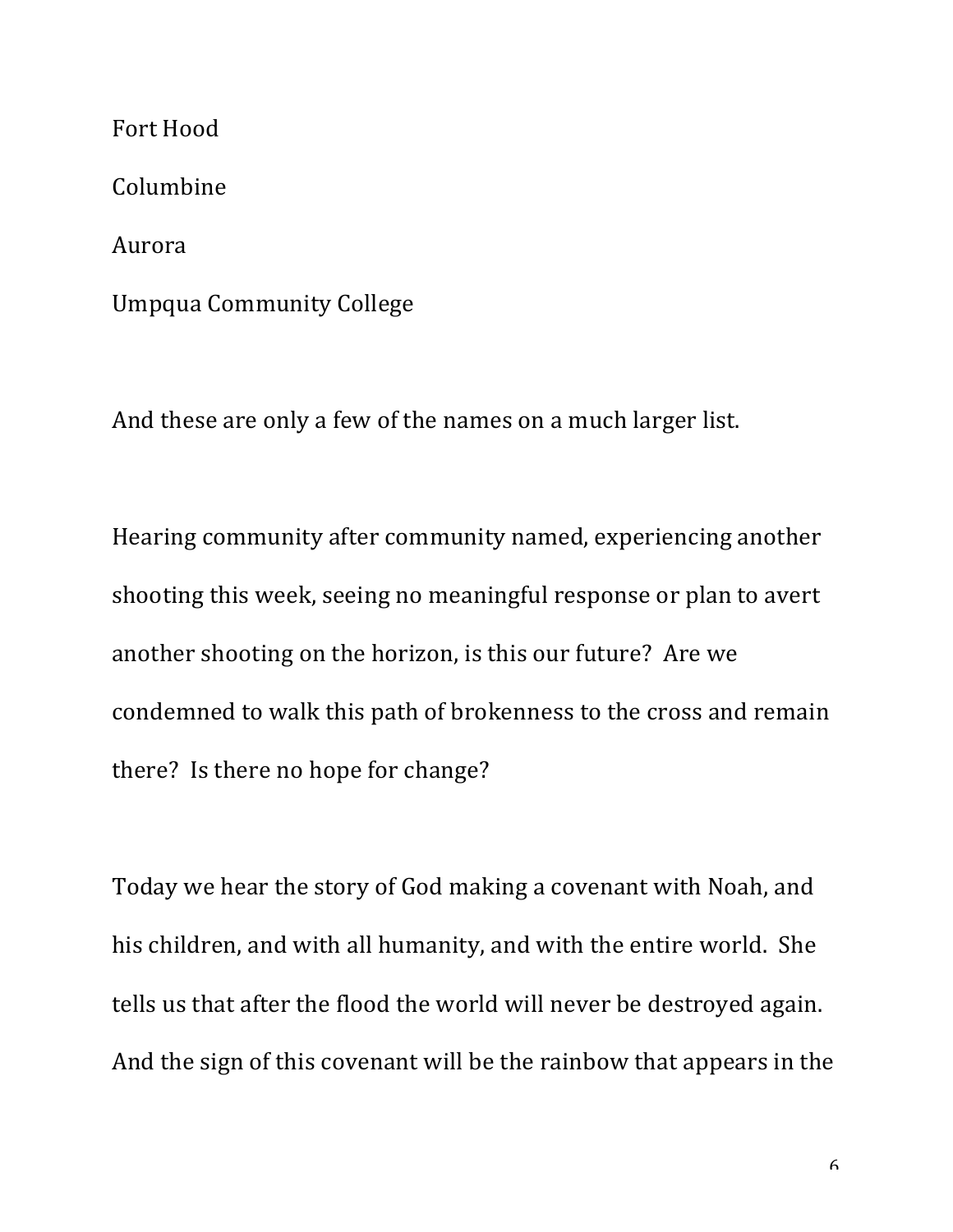sky after each rainstorm. It's a beautiful image, and it's a reassuring promise that can bring us hope.

But there is an elephant in the room, isn't there?

There are a whole bunch of uneasy questions that hang in air like the smell of burnt toast.

Because wasn't it God herself who destroyed the earth? Who allowed not only all of humanity, but all animal and plant life to perish because of her unquenchable rage? And doesn't it seem that God's vengeance against humanity's failings was completely disproportionate to the crime?

How are we to reconcile the horror of God's flood, with her seemingly easy move to forgiveness and the possibility of a new future?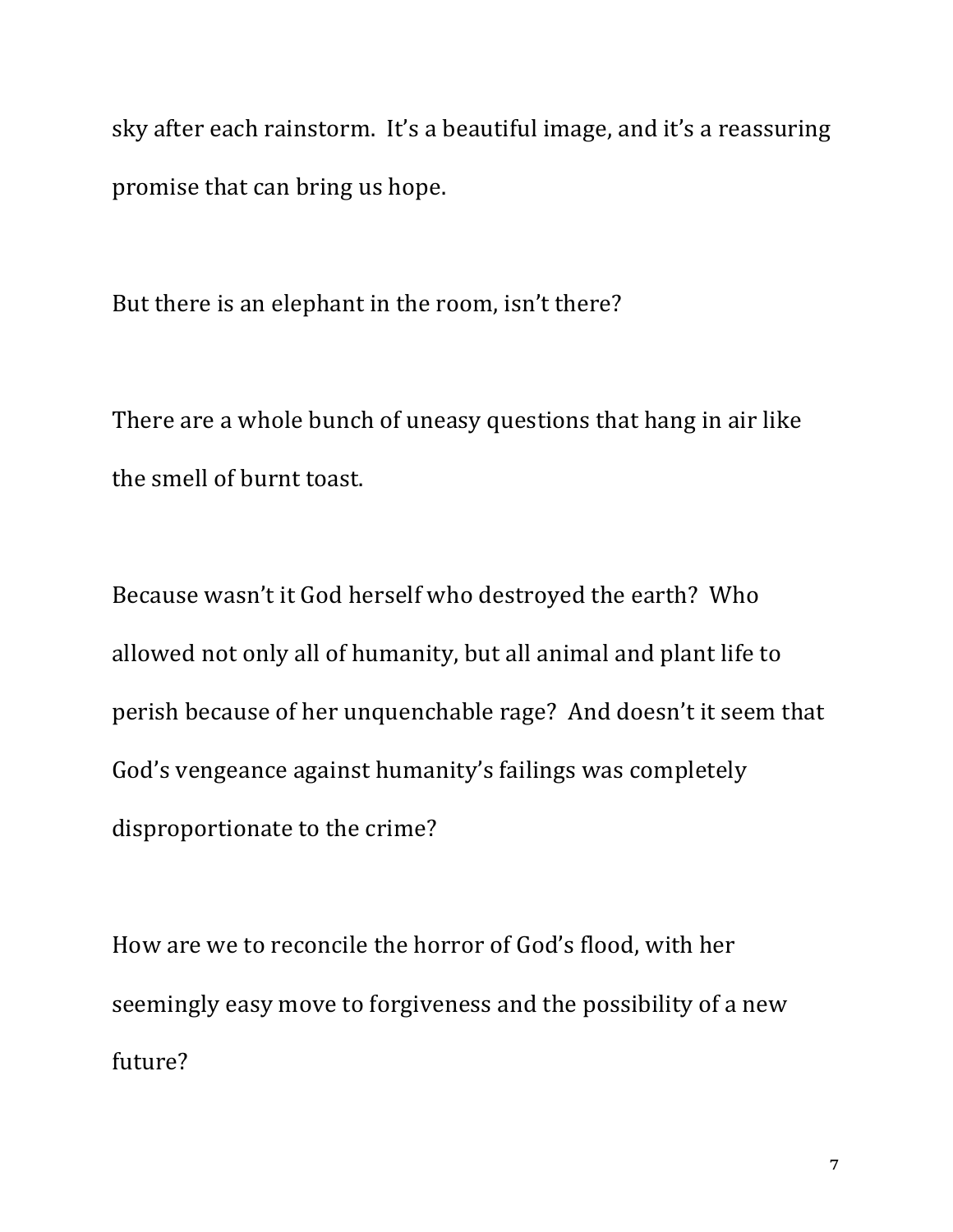What I think bridges this gap between God's destruction of the world and her making a promise to humanity that it will never happen again is transformation.

Deep, meaningful, transformation that bears the fruit of reconciliation and relationship.

God allows herself to be transformed by the experience of the flood. You can see her changing her position as the floodwaters rise, and the body count increases. You can feel the altering within her as the waters subside and she looks across the earth and sees the devastation she has wrought. Confronted by the blood on her own hands, unable to fully process what she has done, God is transformed. And she chooses a new path, a path, which will never allow her to destroy the world again.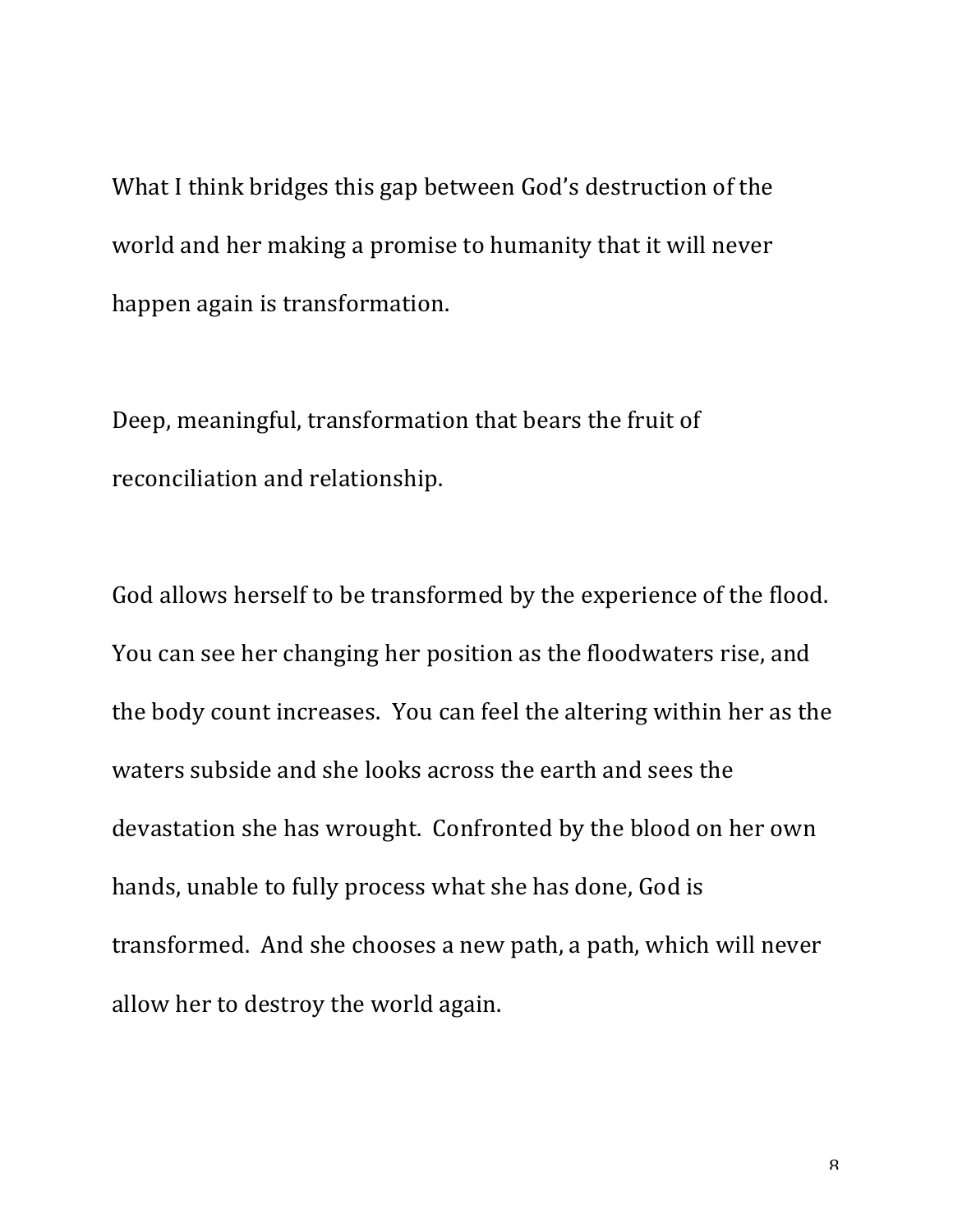This story of the flood, and the internal change God experiences, is a very different understanding of God than one we may hold within our own beliefs about who God is, and how she works in our world.

There is a long tradition that sees God as unchanging. To use Aristotle's words we may see God as the unmoved mover. As a force that affects the movement and change of the universe, but doesn't participate in that same change herself.

This story of the flood and its aftermath shares with us a different perspective of God, an understanding that the Divine can be moved by horror, that she can change in the face of her own complicity in acts of destruction and chaos. That after participating in horrible events she can disavow them, and work towards protecting and engendering new life throughout the world.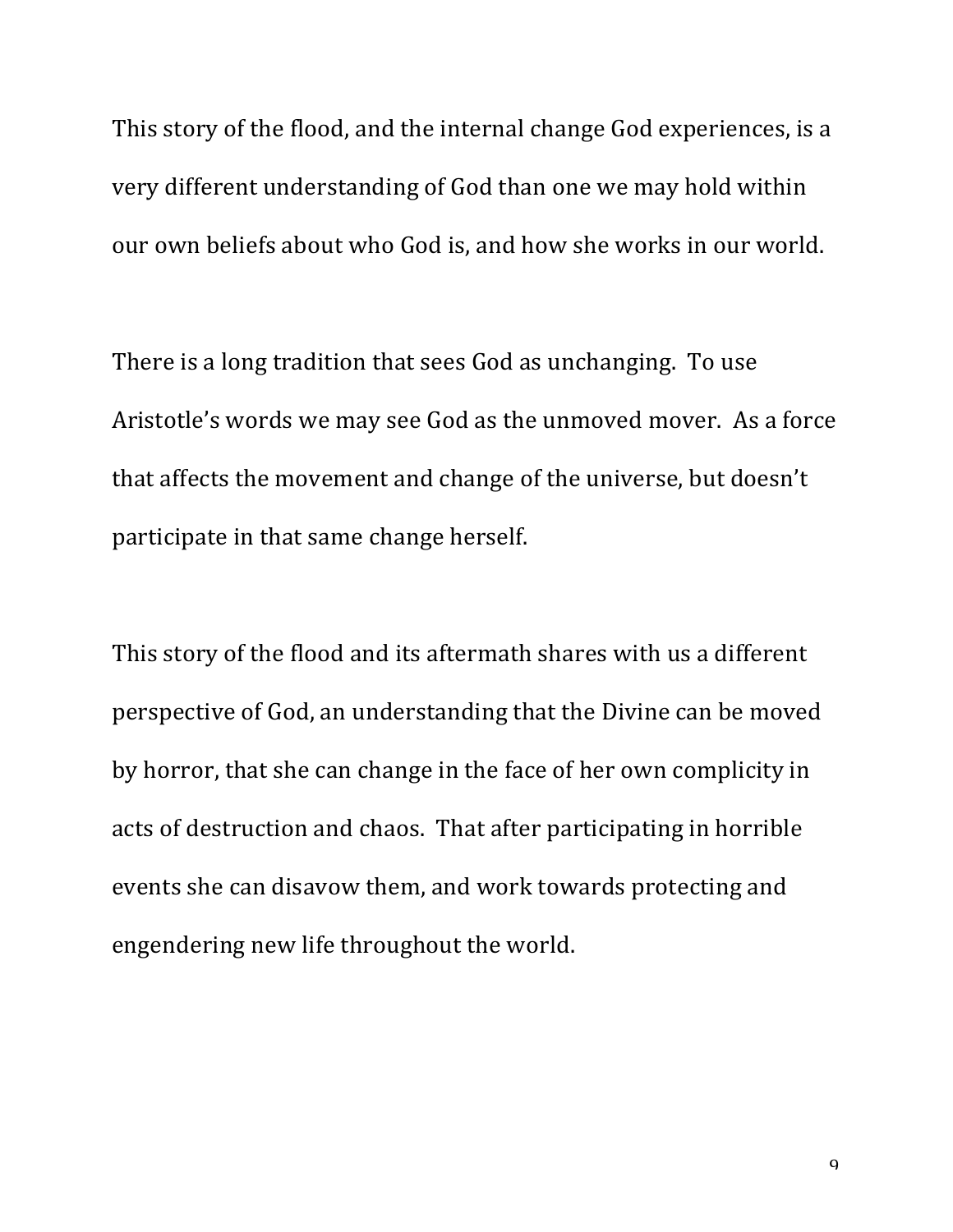This message of the possibility of transformation in the face of destruction and death is fundamental to our journey of Lent. It is the hope that is still present even in the face of the mass shooting at Marjory Stoneman Douglas High School this past Wednesday.

For if even God, the unmoved mover can be moved by the experience of mass death, then can't we also as individuals, and as a nation?

In the face of all of the names of the communities I shared earlier, the ones that have suffered their own tragedies of mass shootings, can't our hearts also be moved, can't our laws be moved, can't our commitment to mental healthcare be moved, can't our numbness and apathy be moved, can't our belief in the disposability of human life be moved?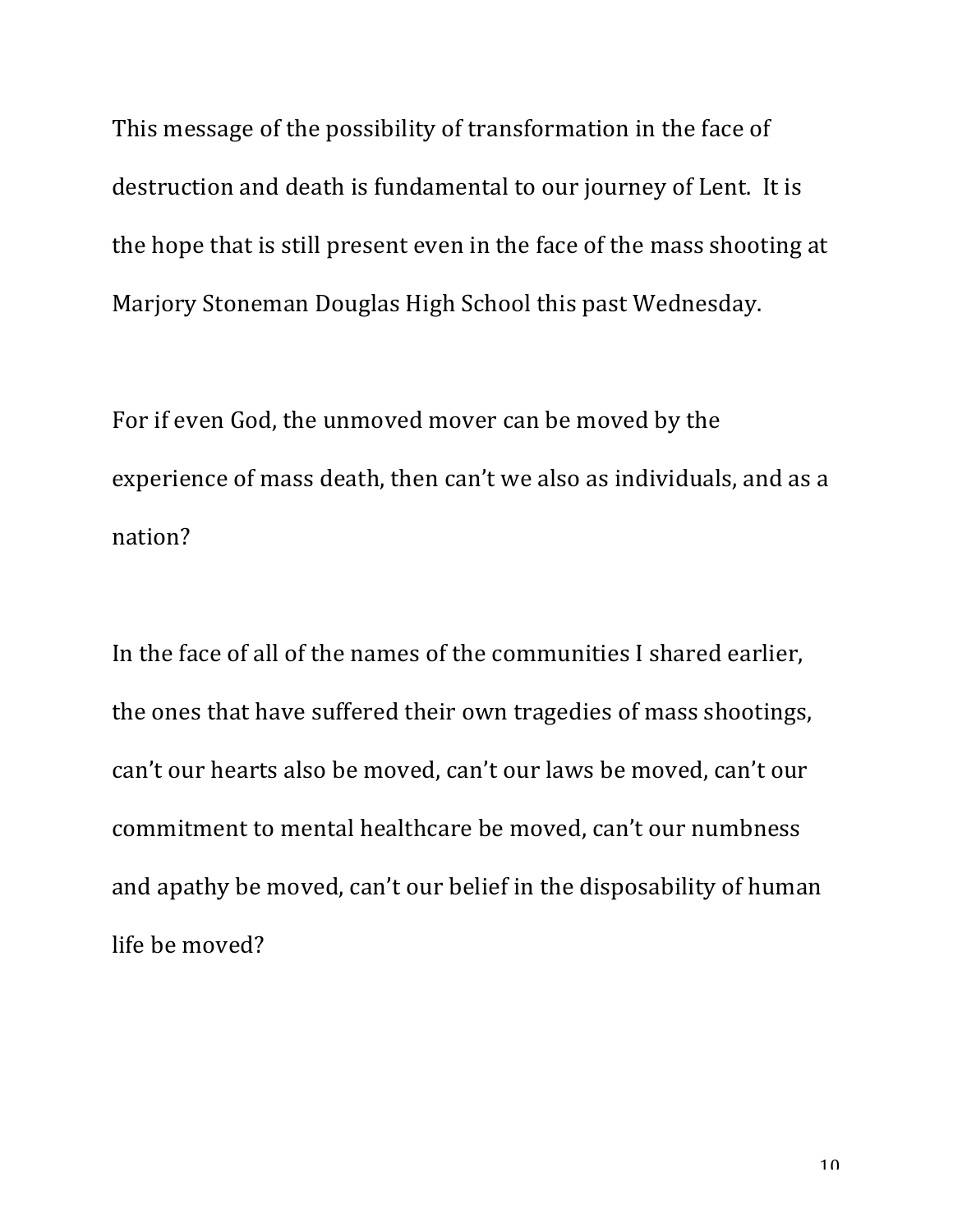Instead of accepting a future of more shootings, and more death, and the loss of more children as simply a fact of  $21^{st}$  century America, can we not be moved to make a covenant with our children, and with each other, that we will not allow further death? Can'y our future be different from our past?

In this journey of Lent, in this journey through the brokenness of America, let us stop for a moment, and instead of looking forward, let us look above us. And we may not see anything at first, but if we look with eyes transformed by hope, we can see radiating above us a rainbow.

Up above us, even in the wake of Parkland, shines that many-colored unbreakable symbol of life, and the brilliant possibility of transformation.

But we will not be able to reach it, if we do not work for it.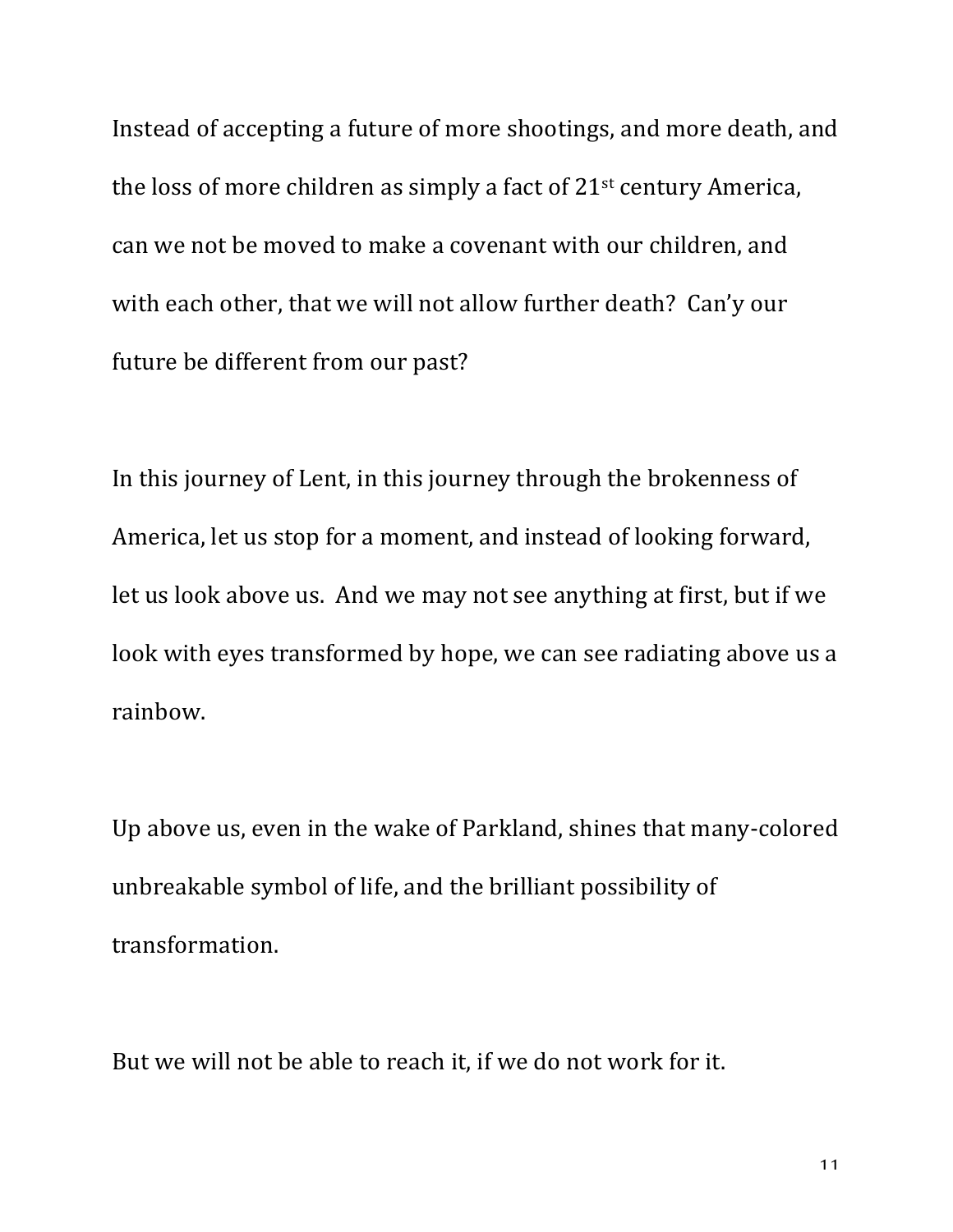When we hear stories of God where she promises humanity something, stories like the one we heard this morning, we can believe that God will take action, and that we need only sit back passively and receive her blessings. That when she tells us that we as a people will be saved from death, that we need not do anything and it will happen just as she promised us.

But looking into the face of evil, of children gunned down by young men possessed by their own demons of rage and futility, can we take these stories of our traditions at face value?

And can we believe God's promises of fruitful life as the casualties in our schools, and across our nation, pile up?

There is a story that comes to us from the Jewish tradition. It's a story about a conversation Noah has with God when he exits the ark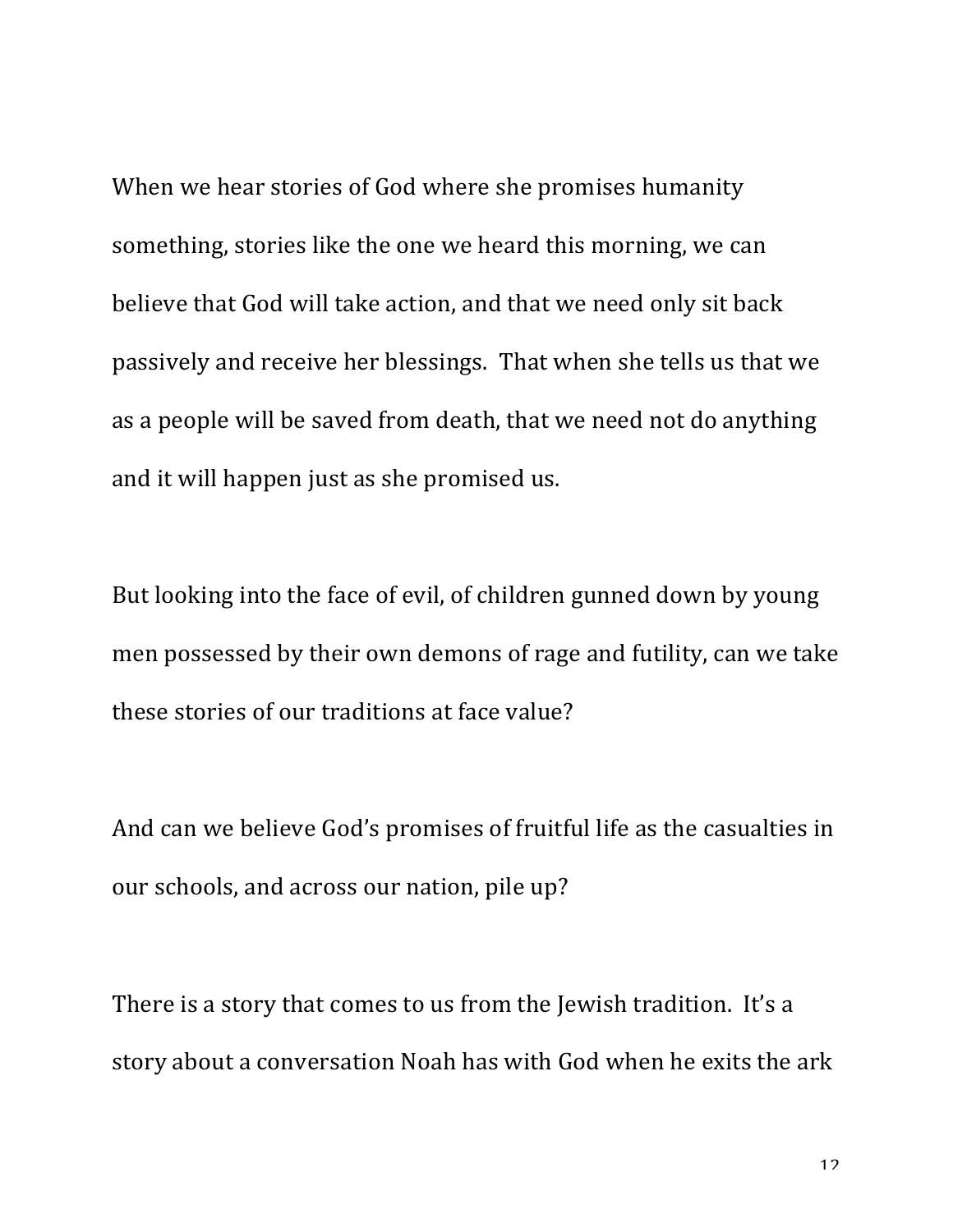with all of the animals. It's a story that the tradition added to the Torah I think because the writers had experienced the horror of mass death, and they couldn't make any sense of it with only the biblical record. So they improvised and shared an insight they had gained during their lives.

Here's the story that they shared.

Noah exits the ark with his family and with all the animals after the waters of the Flood had receded. Looking around the destroyed world Noah says to God, "You are merciful, you should have shown mercy to those who lived here." And God is incensed. She responds, "What did you do when I told you of my plan. Did you argue with me? Did you plead with me to change my mind? Did you try to dissuade me in any way? No, you were just happy to hear that you were going to be saved."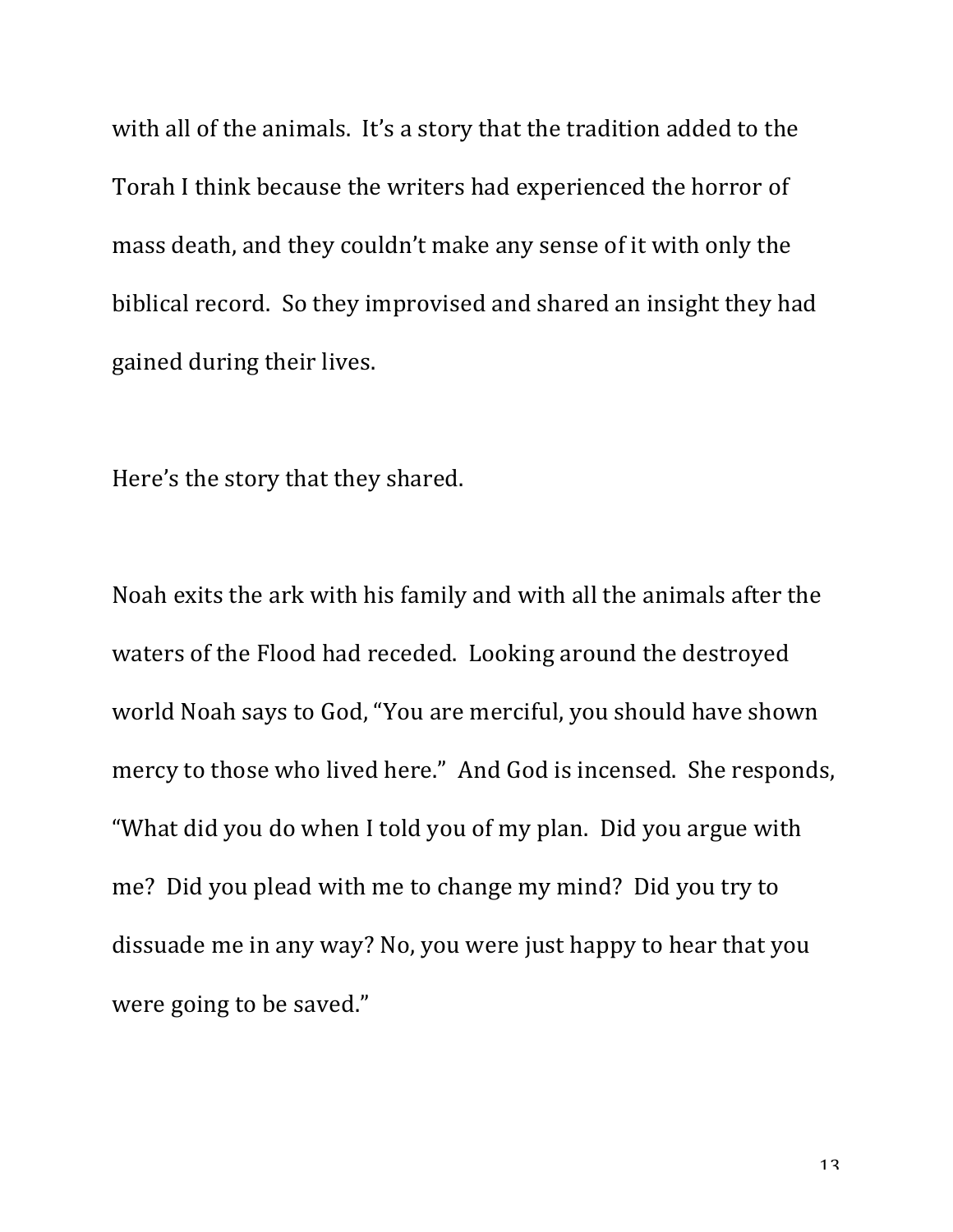This story from the Rabbis tells us that God doesn't desire our passive acceptance of how things are, even if they seem to come from the mouth of God herself. She doesn't wish us to take the violence of our lives as a given, as if they were their own dark law of nature. Rather, as her children, the Spirit of Love invites us to take responsibility and follow our own sense of morality into action. Confronted with mass shootings around the country this story that amends and extends the biblical story tells us that we should be actively trying to change God's mind, actively praying for God to end the horror of the shootings that take our children, and those we love. Faced with the ongoing horror of our nation's violence we should not passively accept this environment of killing as if it has a power we can never resist. Rather, this story from our Jewish brothers and sisters invites us to activate and advocate ourselves for change, and not be content that we, and our families, may be safe so far.